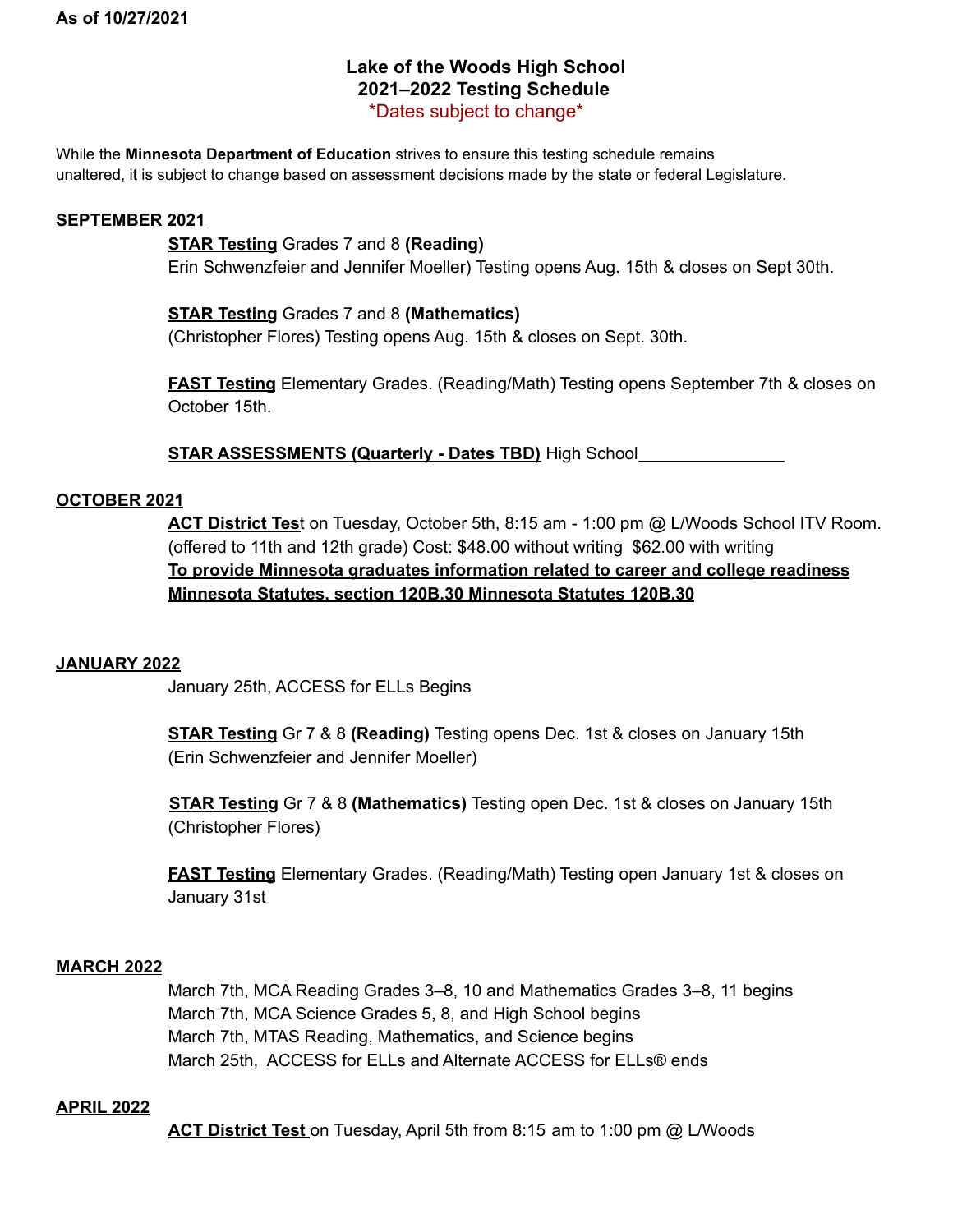School ITV Room. (offered to 11th - 12th graders) Cost: \$48.00 without writing \$62.00 with writing.

**To provide Minnesota graduates information related to career and college readiness Minnesota Statutes, section 120B.30 Minnesota Statutes 120B.30**

**ASVAB Test** on Tuesday, March 22nd, 8:30 am - 11:30 am @ L/Woods School (11th grade)

**STAR Testing** Grades 7 & 8 **(Reading)** Testing opens April 15th & closes on May 31st. (Erin Schwenzfeier and Jennifer Moeller)

**STAR Testing** Grades 7 & 8 **(Mathematics)** Testing open April 15th & closes on May 31st. (Christopher Flores)

**FAST Testing** Elementary Grades. (Reading/Math) Testing open May 1st & closes on May 31st

### MCA TESTING

To measure achievement on the Minnesota Academic Standards and measure academic progress of students over time Minnesota Statutes, section 120B.30 and ESEA Minnesota Statutes 120B.30 ESEA

**MCA Testing** Grades 7,8,10 **(Reading)** Tues 4/19, Thurs 4/21 (Jen Moeller and Erin Schwenzfeier)

**MCA Testing** Grades 7,8,11 **(Mathematics)** Tues 4/26, Wed 4/28 (Chad Larson)

**MCA Testing** Grades 8,10 **(Science)** Tues 5/3, Thurs 5/5 (Matt Grover)

**MCA Testing** Gr 3 (Math) 4/13 & 4/14 Gr 3 (Reading) 4/20 & 4/22 Gr 4 (Reading) 4/13 & 4/14 Gr 4 (Math) 4/20 & 4/21 Gr 5 Science 4/11 & 4/12 Gr 5 Reading 4/21 & 4/22 Gr 5 (Mathematics) 4/28 & 4/29 \*Gr 6 Reading 4/20 & 4/21 \*Gr 6 Math 4/27 & 4/28

## **MAY 2022**

May 6th, MCA Reading Grades 3–8, 10 and Mathematics Grades 3–8, 11 ends May 6th, MTAS Reading, Mathematics, and Science ends May 13th, MCA Science Grades 5, 8, and High School ends

## **ADVANCED PLACEMENT Testing**